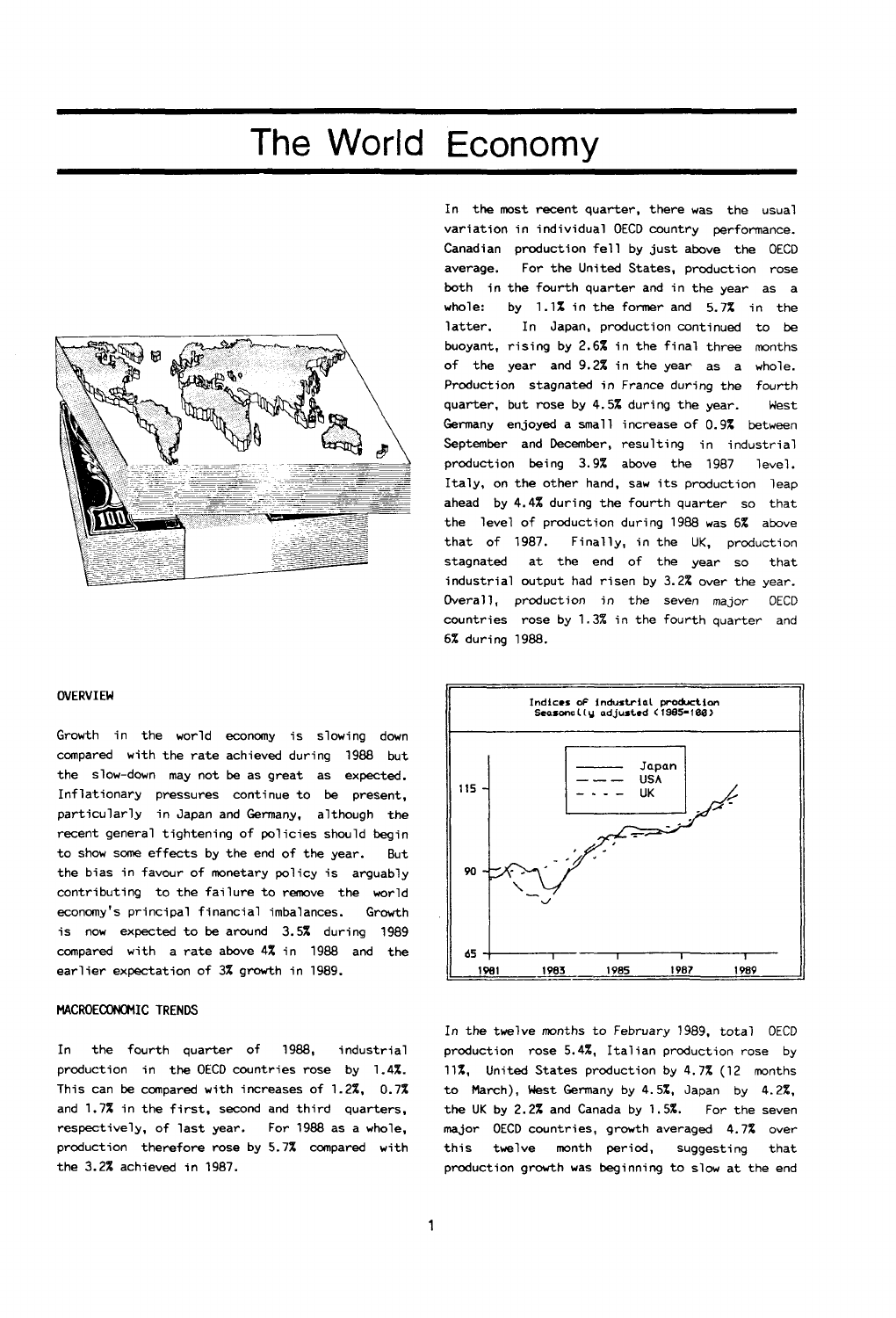of 1988 and during the first quarter of 1989. Japan

Key developments in the three main industrial economies in recent months were as follows:

# United States

The rate of growth of real GNP rose to a 5.5% annualised rate in the first quarter of this year, compared to a rate of 2.4% in the final quarter of 1988. However, analysts consider that this overstates the underlying performance of the US economy because of the way government statisticians have allowed for farm output in their seasonal adjustments following last year's drought. The underlying annual rate of growth of output in the economy after adjustment for the effects of the drought is estimated by the Department of Commerce to be more of the order of 3% in the first quarter of this year as against a 3.5% annual rate in the fourth quarter of 1988.

In the March Commentary we noted that the economy was experiencing strong underlying growth and that this was adding considerably to inflationary pressures. The tightening of monetary policy in the US over the past year, with short-term rates rising by 2.5% points, has begun to slow output growth. Despite rising by 4.7% in the year to March, industrial production has stagnated since January. Construction spending and particularly housing investment fell during the first quarter and the growth of consumer spending slowed down. Net exports again contributed positively to growth in the first quarter but the improvement in the trade balance is unlikely to continue. Oil imports are on a rising trend and the strengthening of the dollar, resulting in a 9% cumulative decline in competitiveness in 1988 and 1989, are both likely to reduce net exports significantly during the year. For 1988 the current balance stood at a deficit of \$135.3bn and because of the above is likely to rise to around \$140bn in 1989.

US GNP will slow down in 1989 compared with the 3.8% achieved in 1988. The British National Institute of Economic and Social Research is forecasting a 2.6% GNP growth rate this year falling to 1% in 1990. Inflationary pressure now appears to have reduced. The rate of increase of the GNP implicit price deflator fell to a 3.9% annual rate in the first quarter of the year compared with 5.3% in the fourth quarter of 1988.

The rate of GNP growth slowed in the fourth quarter of 1988 to 0.73% over the previous quarter, or a 3% annual rate. The estimated percentage change over the fourth quarter of 1987 was 4.8%, but comparing 1988 with 1987 Japan's rate of growth amounted to 6.1%. This represents Japan's strongest rate of growth for more than a decade and is currently faster than any of the seven main OECD countries. Investment, particularly business investment, and consumer spending continue to be the main sources of growth, while net exports continue to contribute negatively.

Fiscal and monetary policy remain permissive despite the 0.75% point increase in the Official Discount Rate (ODR) to 3.25% at the end of May.

The slowing of the rate of growth in the fourth quarter may be an indication of the effect of domestic capacity constraints and incipient inflationary pressure. Consumption remained largely unchanged in the fourth quarter, unlike investment which rose by 3.6% over the previous quarter, or a 15.2% annual rate. This offers some support for the view that the slow-down in consumption during the fourth quarter, and hence GNP growth, was to some extent due to abstinence in respect for the emperor's illness and eventual death. Exports rose in yen value terms by only 0.13% in the fourth quarter, or a 0.5% annual rate, compared with an increase in imports of 0.28% ie a 1.1% annual rate. However, a rising yen during the fourth quarter meant that the trade surplus actually rose in dollar terms. And similarly, the current account surplus increased to \$23.6bn in the fourth quarter, a culmination of progressive quarterly increases from the \$18.4bn recorded in the first quarter of 1988, which in turn represented a marked fall on earlier quarters. For 1988 as a whole, the current account surplus stood at \$79.6bn, a reduction of \$7.4bn on the surplus of 1987. Recent months have seen a declining trade surplus which in dollar terms has been overstated by the relative weakness of the yen. It seems likely that export volume growth will remain high but may have passed its peak and that import volume growth should rise during the remainder of the year. But the outlook is for only a slow reduction in the trade surplus. The current balance is not likely to be much less than \$72bn during 1989.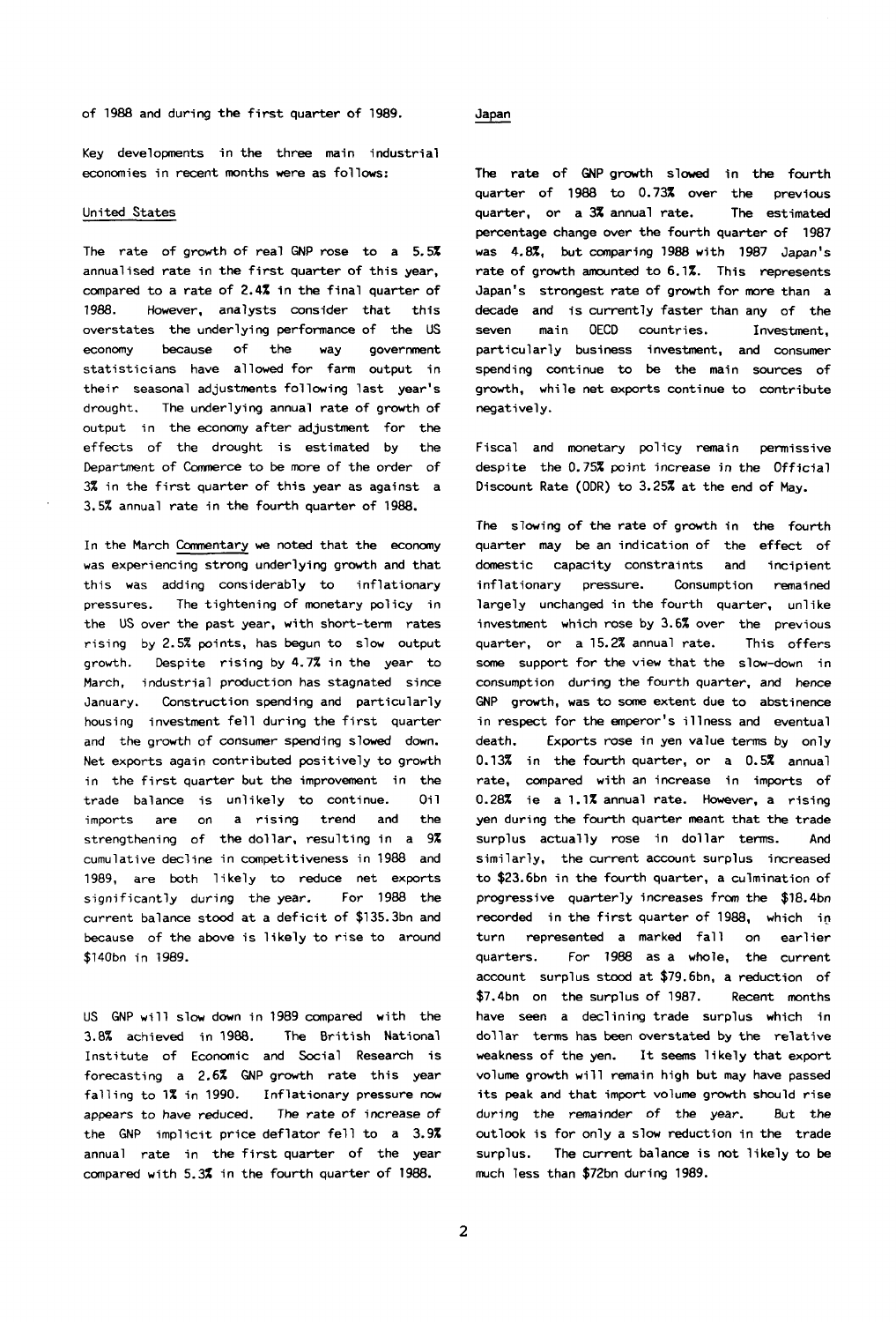**Forecasts for GNP growth during 1989 suggest that the outturn should not be that much lower than the rate achieved during 1988. This represents a stronger expected performance than when we last reported. The principal reasons for this are the continued buoyancy of investment and stronger export growth. Inflationary pressures continue to give some cause for concern, following the weakness of the yen in recent months and strong oil and commodity prices. These were among the reasons offered by the authorities to justify the increase in the ODR to 3.25% in May, the first change in that rate since February 1987.** 

## **West Germany**

**We reported in the March Commentary that despite a slackening in the rate of growth during the fourth quarter of last year, the outturn rate for 1988 was 3.4%. This represents the highest rate of growth of GNP achieved since 1979. Industrial production rose by 3.9% in 1988 over 1987, but below the average 6% achieved by the G7 countries. Indications are that growth has remained buoyant during the first half of this year. Industrial production in March and April taken together was 0.5% above the January/February level and 5.8% higher than the same period in 1988. Both investment and consumer demand are believed to have grown above expectations in recent months and the recent weakness of the deutschemark is keeping export demand strong.** 

**The five key economic research institutes have now revised their 1989 growth forecasts upwards from 2.5% to 3%, but the government's forecast still remains 2.5%. Nevertheless, in the first week of June Chancellor Kohl predicted that the outturn for 1989 could be as high as 4%. The buoyancy of the demand for German products, rising capacity utilisation, and the weakening of the deutschemark relative to the dollar, have fuelled fears that the Germany economy may be overheating. This prompted a further tightening of monetary policy towards the end of April when short-term interest rates were raised by 0.5% points.** 

**The annual rate of increase of consumer prices reached 3% in April, although this partly reflected the January increase in consumer taxes. The 5 key economic research institutes are, nevertheless, forecasting a 3% inflation rate this year, as are other forecasting bodies. But the effect of a tightened monetary policy could also be seen in April with the twelve-month growth of**  **Ml falling to 7%, the smallest rise for two years. The growth of broad money, M3, also slowed, to 6.2% over the same twelve months. It is therefore unlikely that there will be a further tightening of monetary policy during the next two to three months.** 



## LABOUR MARKET

In the fourth quarter of 1988, standardised unemployment in the OECD continued to fall, with the rate reaching 6.5% compared with 6.7% in the third quarter. Unemployment in the seven major OECD countries also fell from 6.2% to 6%.

Unemployment data are also available for the G7 countries for the first quarter of 1989. For the G7 countries as a whole, Canadian unemployment averaged 7.5% during the first three months of 1989, a reduction of 0.2% points on the 1988 fourth quarter figure. In the USA the first quarter rate averaged 5.1%, down on the 5.3% averaged in the fourth quarter. In Japan, a 0.1% point fall between the two quarters produced a first quarter average of 2.3%, still by far the lowest G7 unemployment rate. A large fall of 0.4% points reduced the German first quarter rate to 5.6% but in France the rate remained unchanged at 10.2%, still the highest among the G7 group.

### PROGNOSIS

Growth in the world economy is slowing down compared with the rate achieved during 1988. However, there are indications that currently the slow-down is not as great as expected. The two key surplus countries, Japan and Germany, are